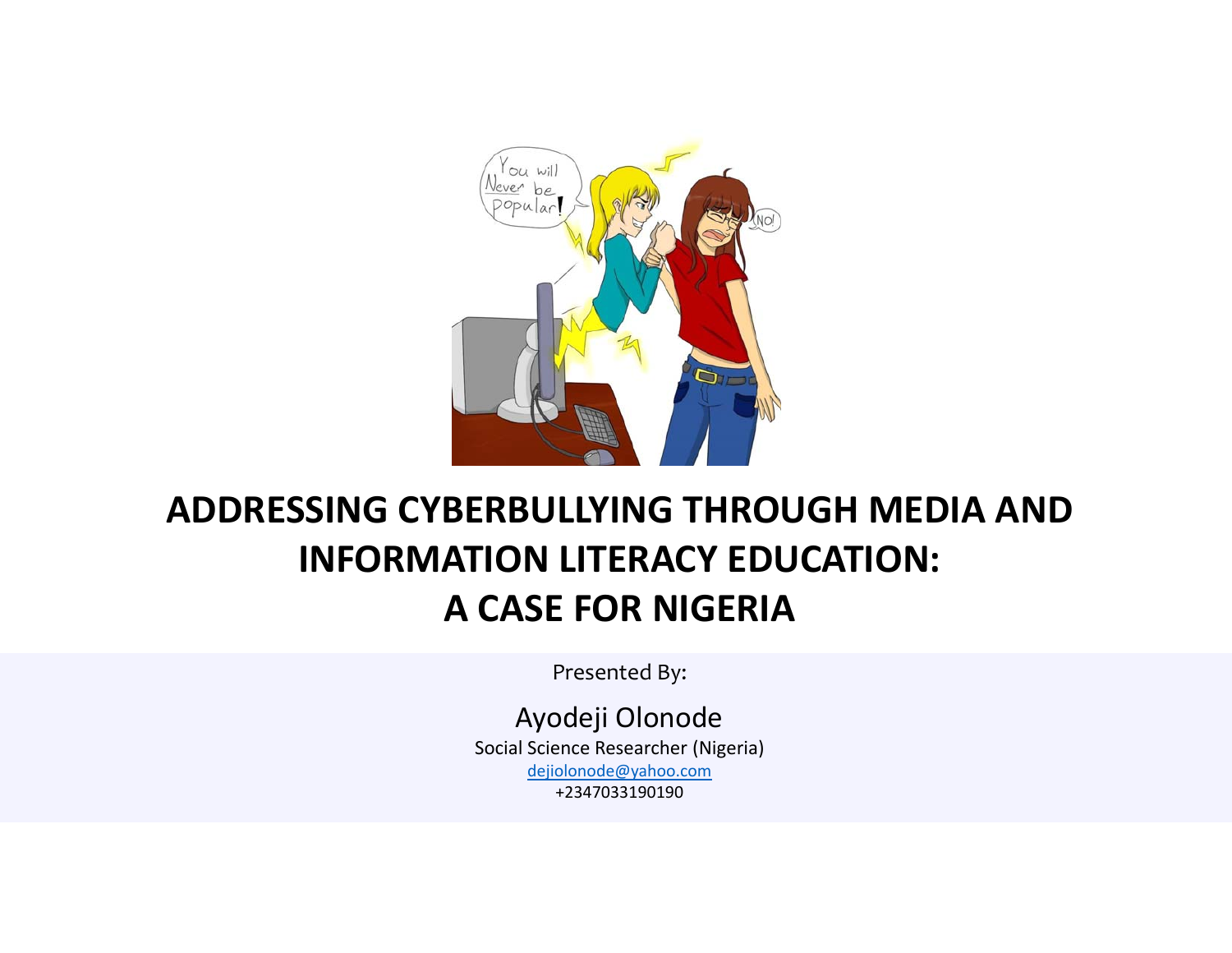

## **INTRODUCTION**

The value‐neutrality of Information and Communication Technologies (ICT) affords users the luxury of determining the gratification to be derived from the use of such technological devices, whether positive or adverse.

In other words, it is the end users or consumers that determine how particular technological innovation will serve them.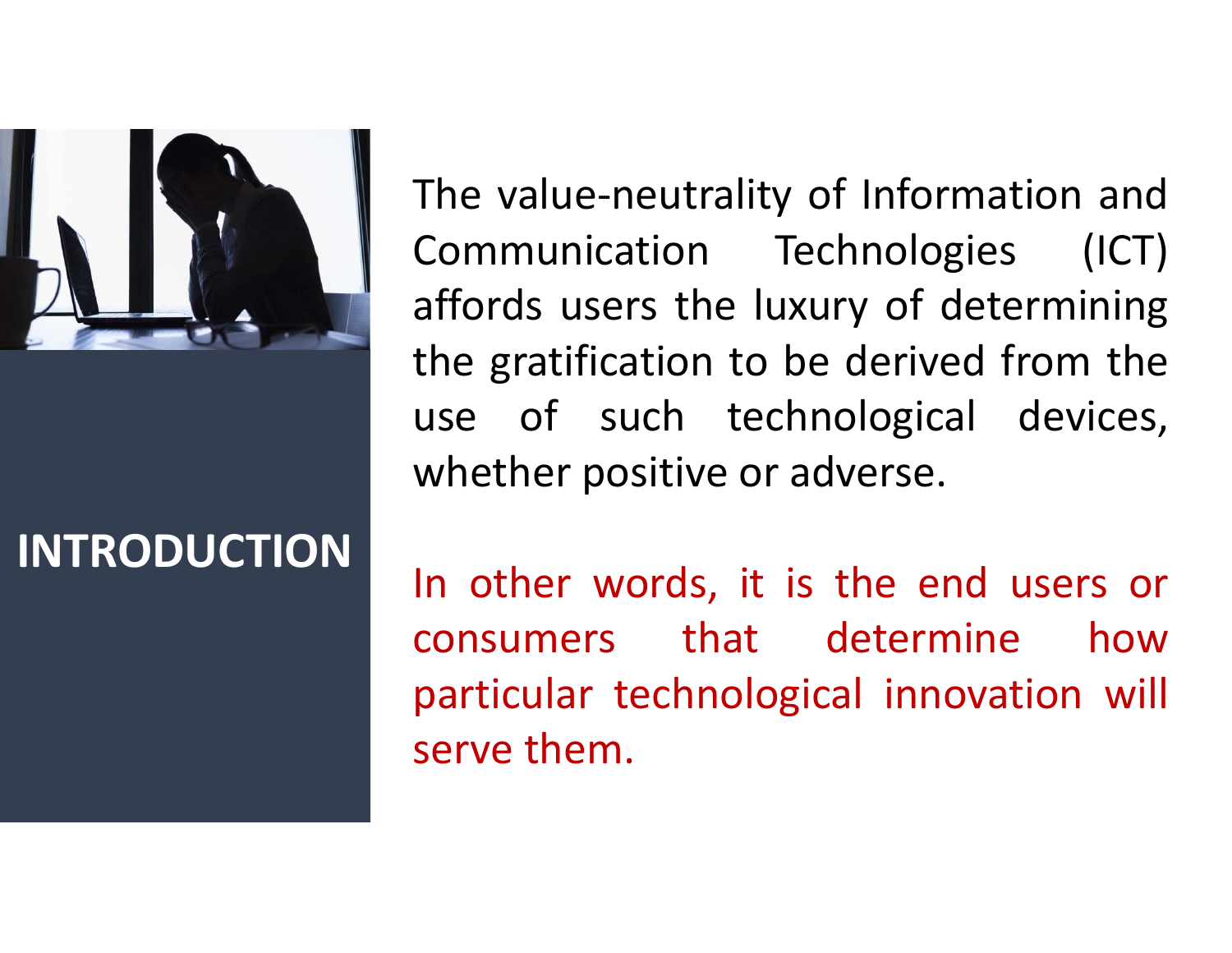

However, the liberal construct of the internet has in recent time birthed issues such as internet troll, internet bot, cyber stalking, cyberbullying and other forms of online harassment, which is beginning to call for the attention of researchers with respect to the nature of social interaction in computer‐ mediated context.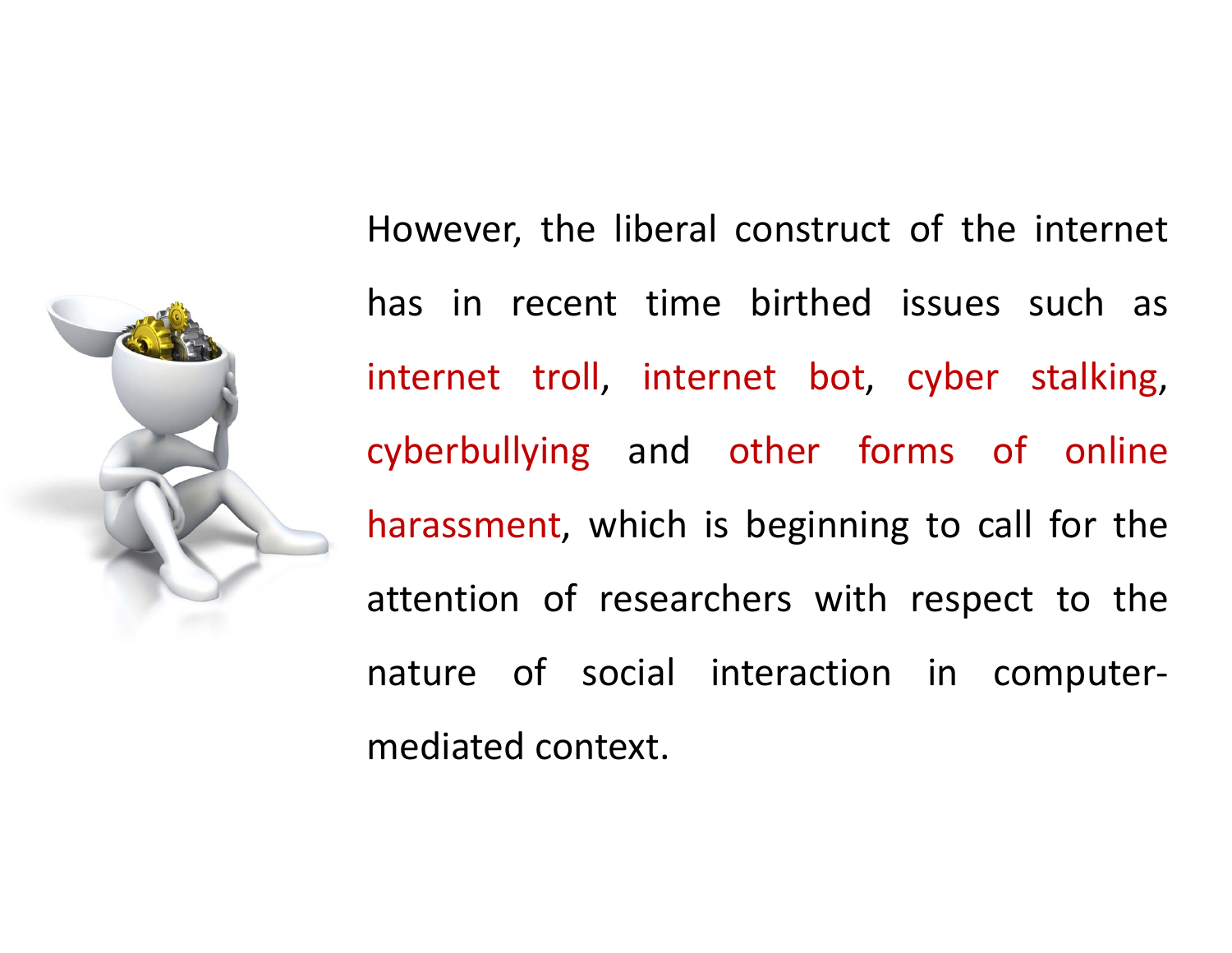

Governments and institutions are beginning to realise the threats posed by cyberbullying and other forms of online harassment (especially as it is <sup>a</sup> violation of the fundamental human right of other persons), and have consequently begun remedial campaigns and efforts in the form of country‐specific anti‐ bullying legal frameworks and international conventions.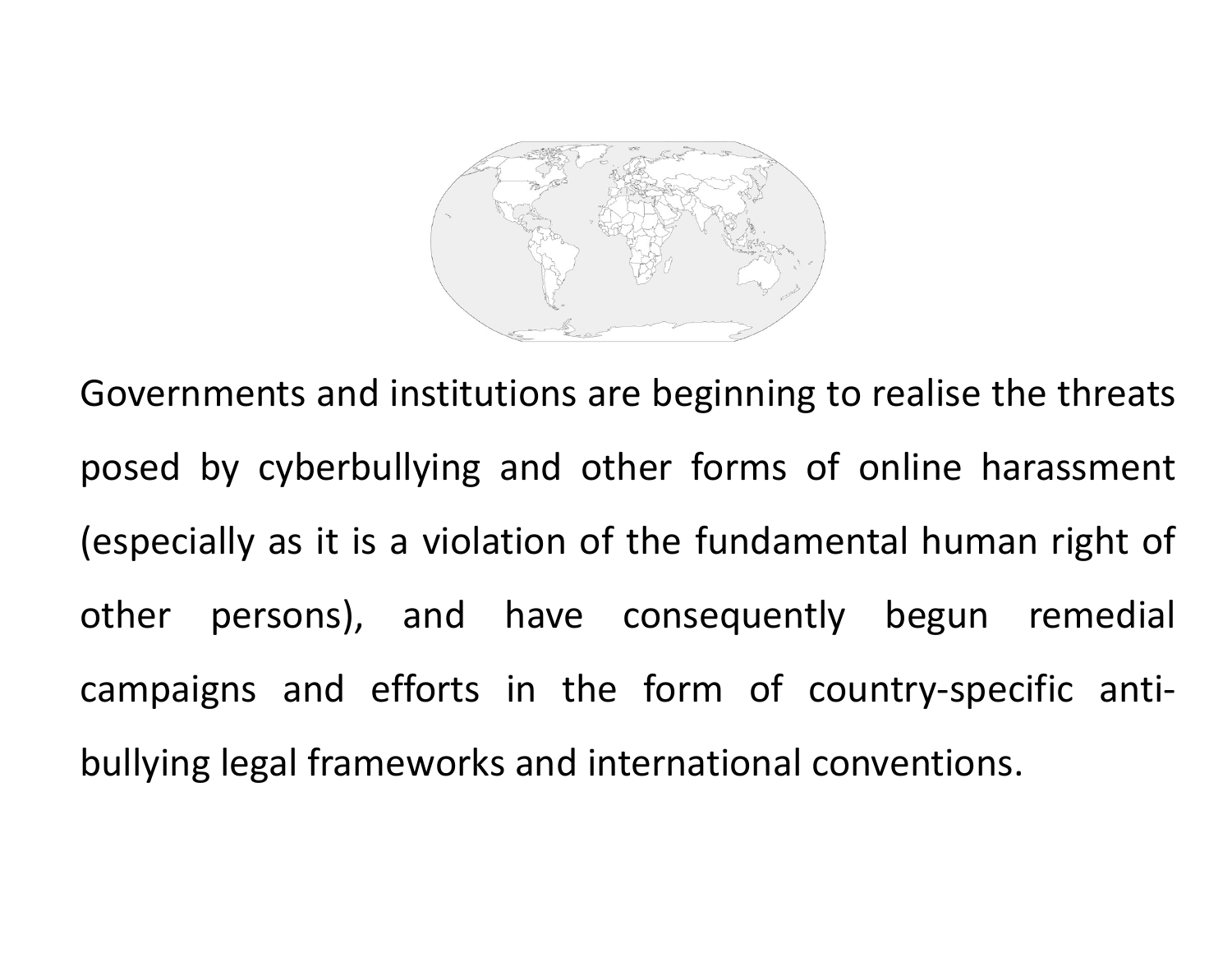

**THE NIGERIAN SITUATION**

In Nigeria, the remedial campaign against cyberbullying has followed the trending adoption of legal frameworks, with the enactment of the Nigerian Cybercrime (Prohibition, Prevention, etc.) Act of 2015, which addresses issues of child pornography (Section 23), cybersquatting, (Section 25), cyber stalking (Section 24), racists and xenophobic offences (Section 26), and cyber terrorism (Section 18) amongst other acts classified as criminal acts perpetrated online.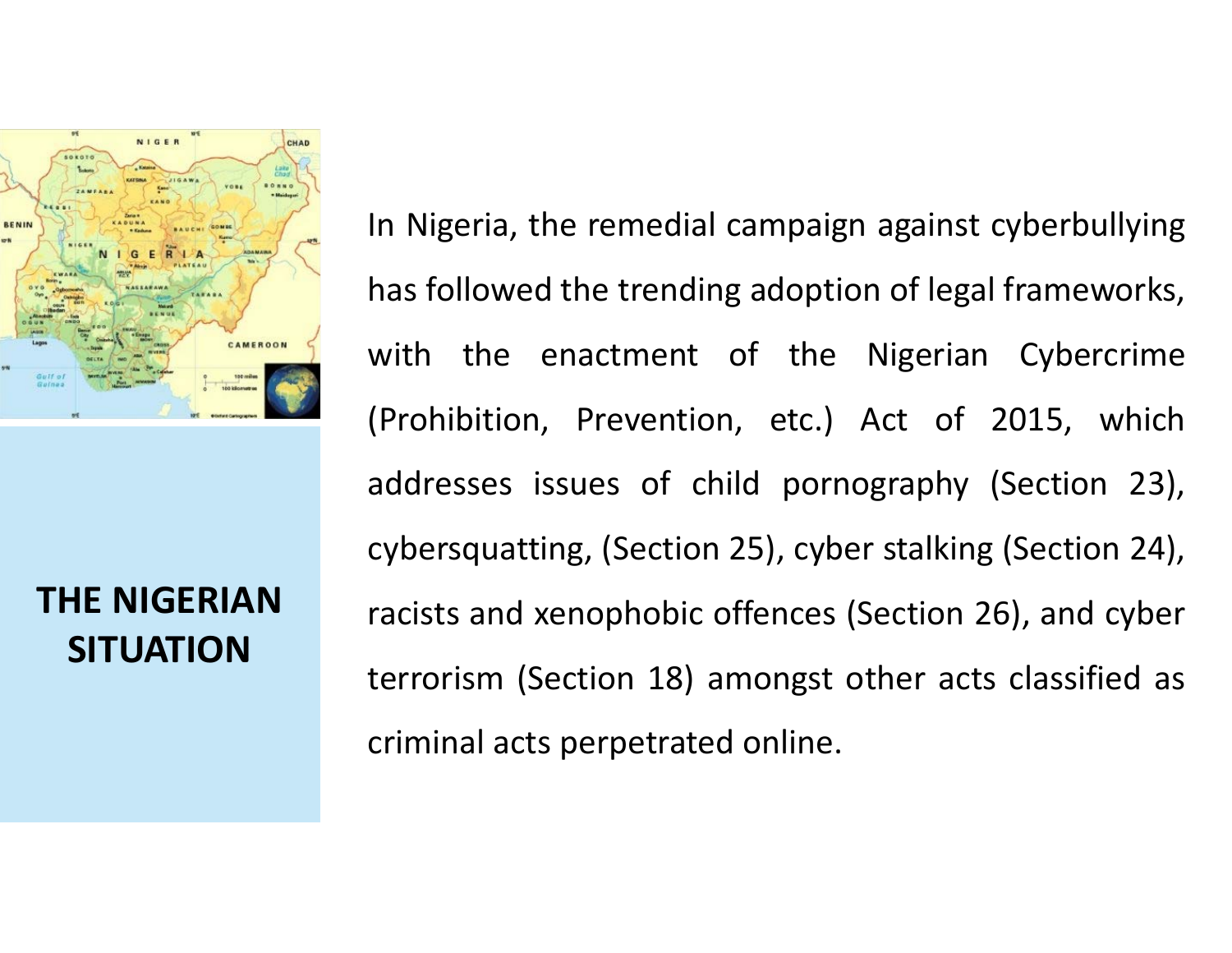While not disparaging the roles of the country‐ specific and international anti-bullying policies and laws in the scuffle against cyberbullying, the allusions of an upsurge of cyberbullying based on the findings of recent studies (in Finland, Sweden, the US, in Italy, Spain & England, and in Nigeria) places <sup>a</sup> demand on researchers, governments, policy makers and other critical stakeholders for viable solutions against the cyberbullying.

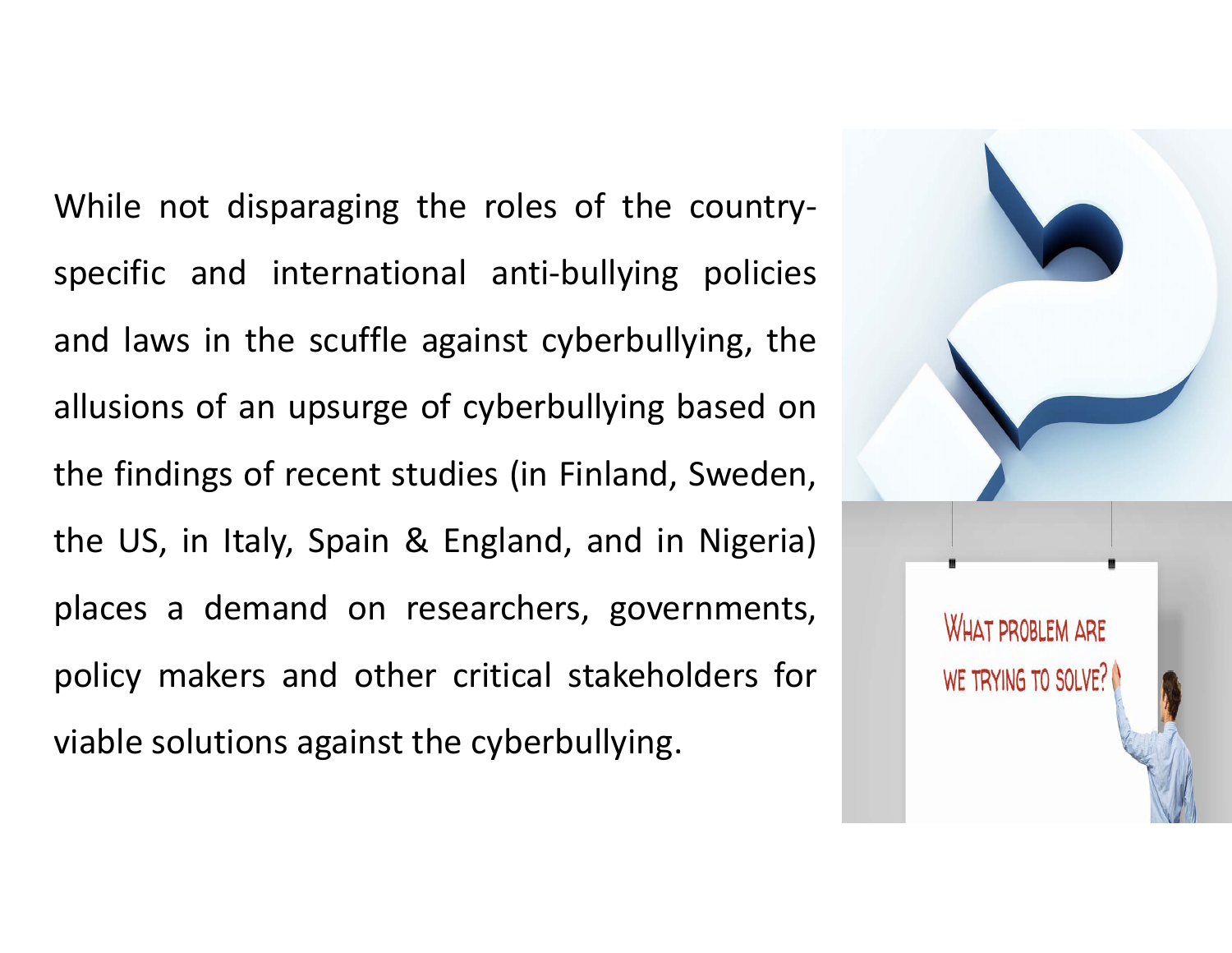With the proliferation of technological devices, the tendency of misuse of such devices and innovations gets the more heightened if the users do not understand the nature and uses of the media at their disposal

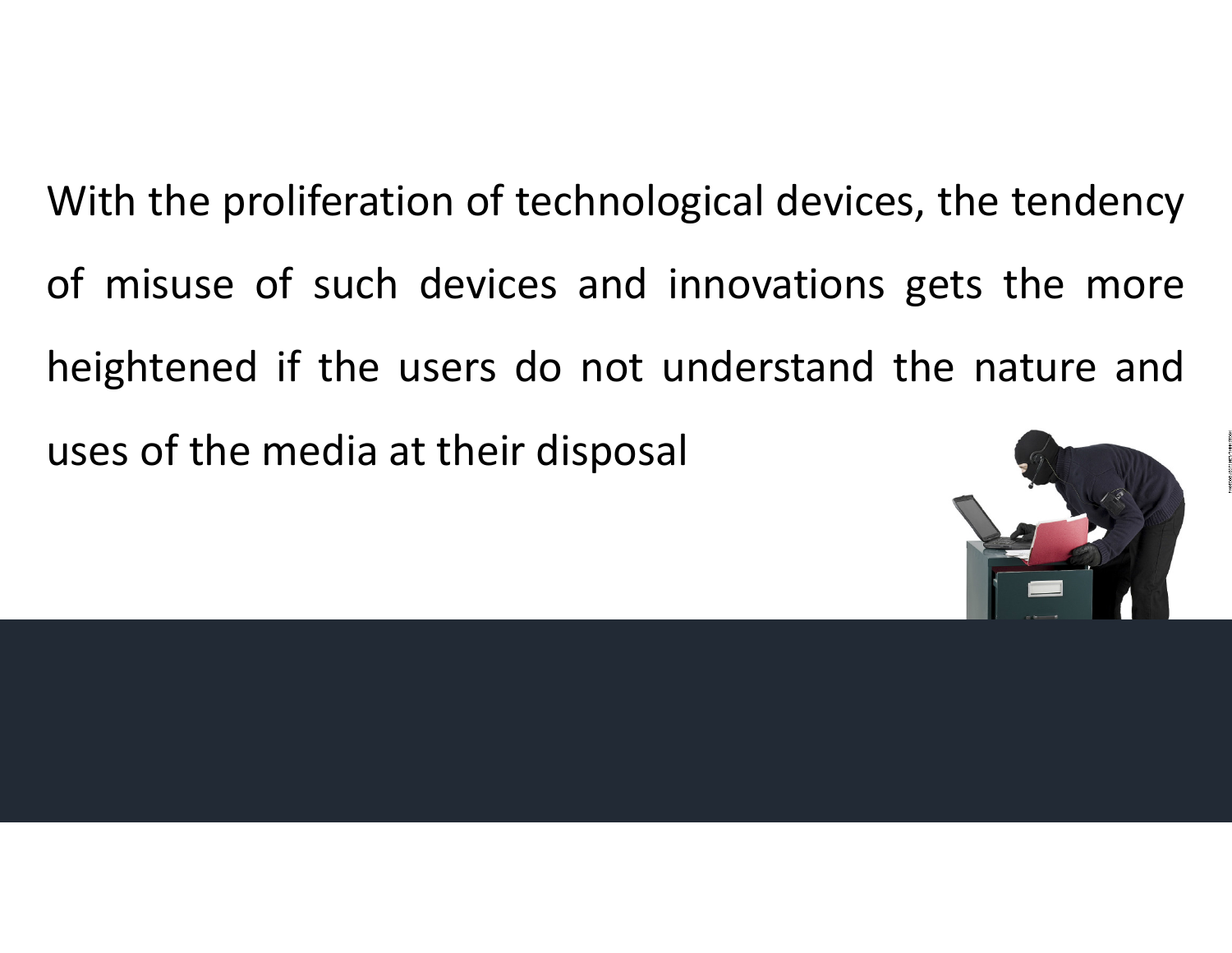## **DEFINITION OF TERMS**

- 1) Cyberbullying ‐ is <sup>a</sup> new methods of bullying dispensed using technology such as social websites (MySpace, Facebook, etc.), email, chat rooms, mobile phone texting and cameras, picture messages (including sexting), IM (instant messages), and/or blogs.
- 2) Media and Information Literacy enables people to interpret and make informed judgments as users of **information** and **media**, as well as to become skillful creators and producers of **information** and **media** messages in their own right.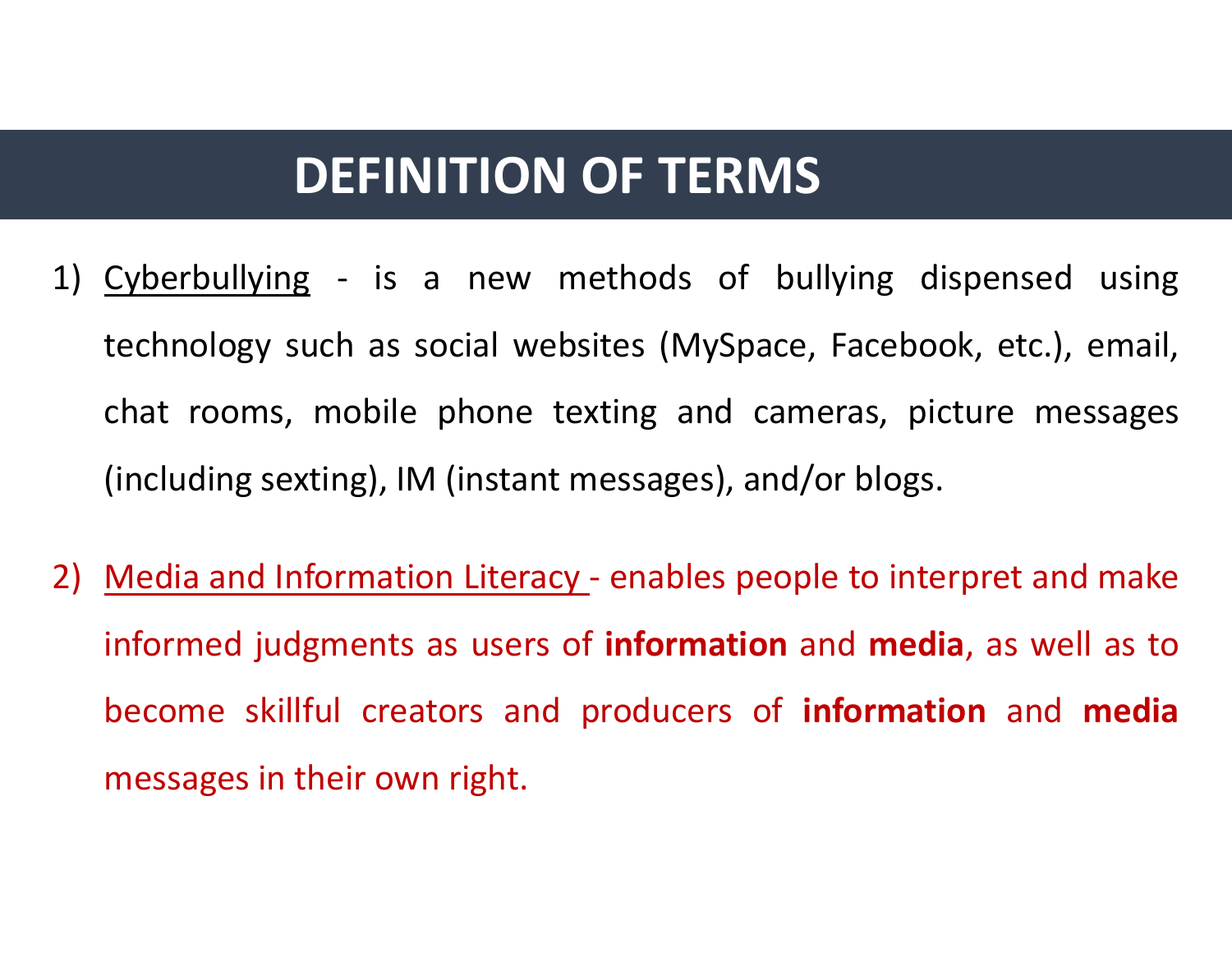### **THEORETICAL FRAMEWORK**



**Individual Difference, Technological Determinism and Social Responsibility Theory**

- Most of the variance in the phenomenon of victimization and harassment by people appears to be due to individual differences (Postigo, Gonzalez, Montoya and Ordonez, 2013; citing Lee, 2011; Salmivalli, 2010).
- Postigo et al (2013) opined that harassment, like other forms of social behaviour, stems from <sup>a</sup> developmental process of learning which varies from one individual to another.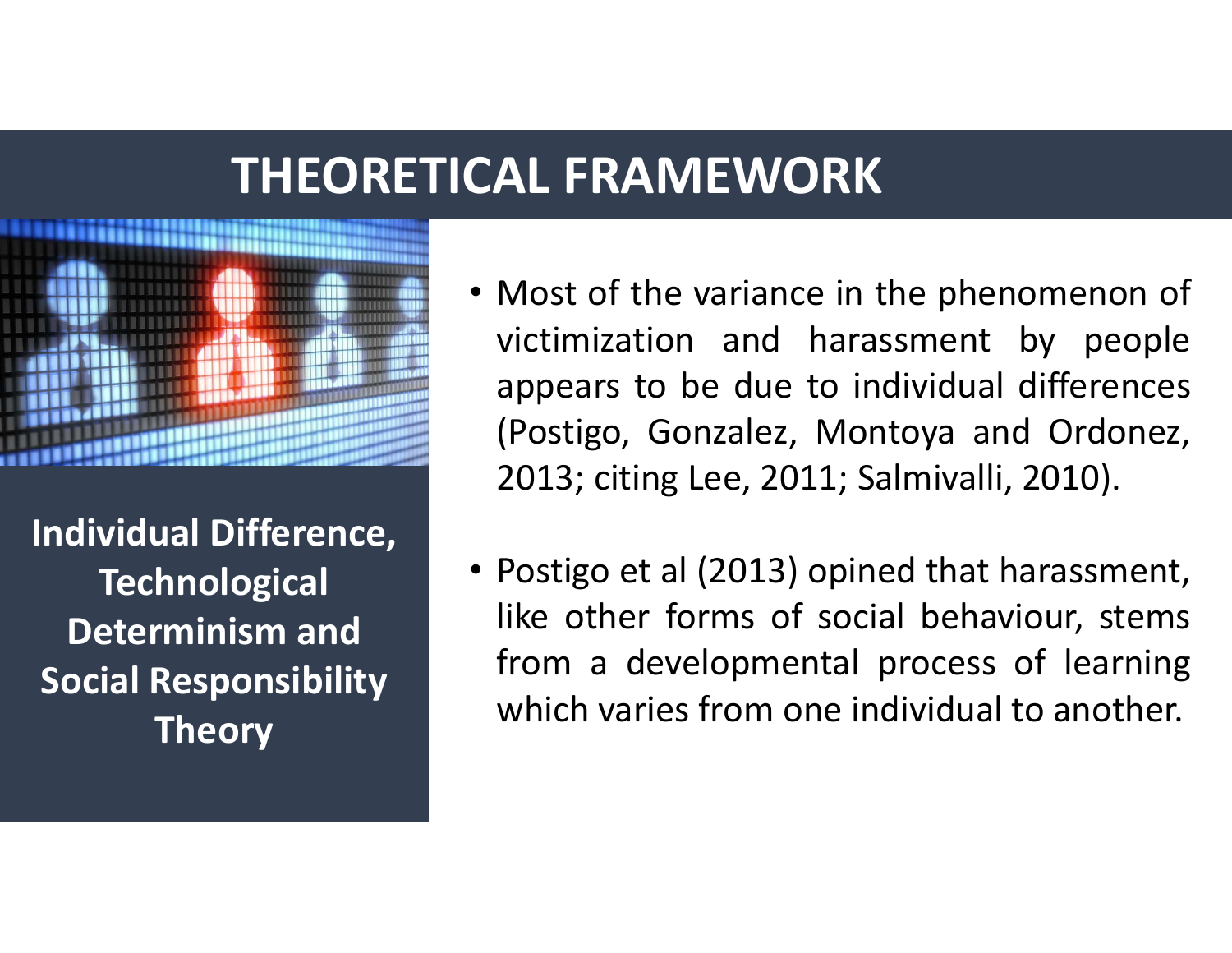The concept of individual difference has been one of the major issues in computer mediated communication. Because the mode of communication is purely electronic, interaction seem impersonal, thereby giving room for assertiveness. This partly explains the underlying assumption of the technological determinism theory which presupposes that technology is <sup>a</sup> powerful and autonomous force that changes history and social order.

Media and information literacy education is therefore <sup>a</sup> sine qua non in <sup>a</sup> bid to instil <sup>a</sup> sense of responsibility in users of technological artefacts, almost in the exact same fashion that the press ensures <sup>a</sup> professional self‐regulation with minimal censorship, under the social responsibility theory of the press (the normative theoretical tradition).

**The Linkage**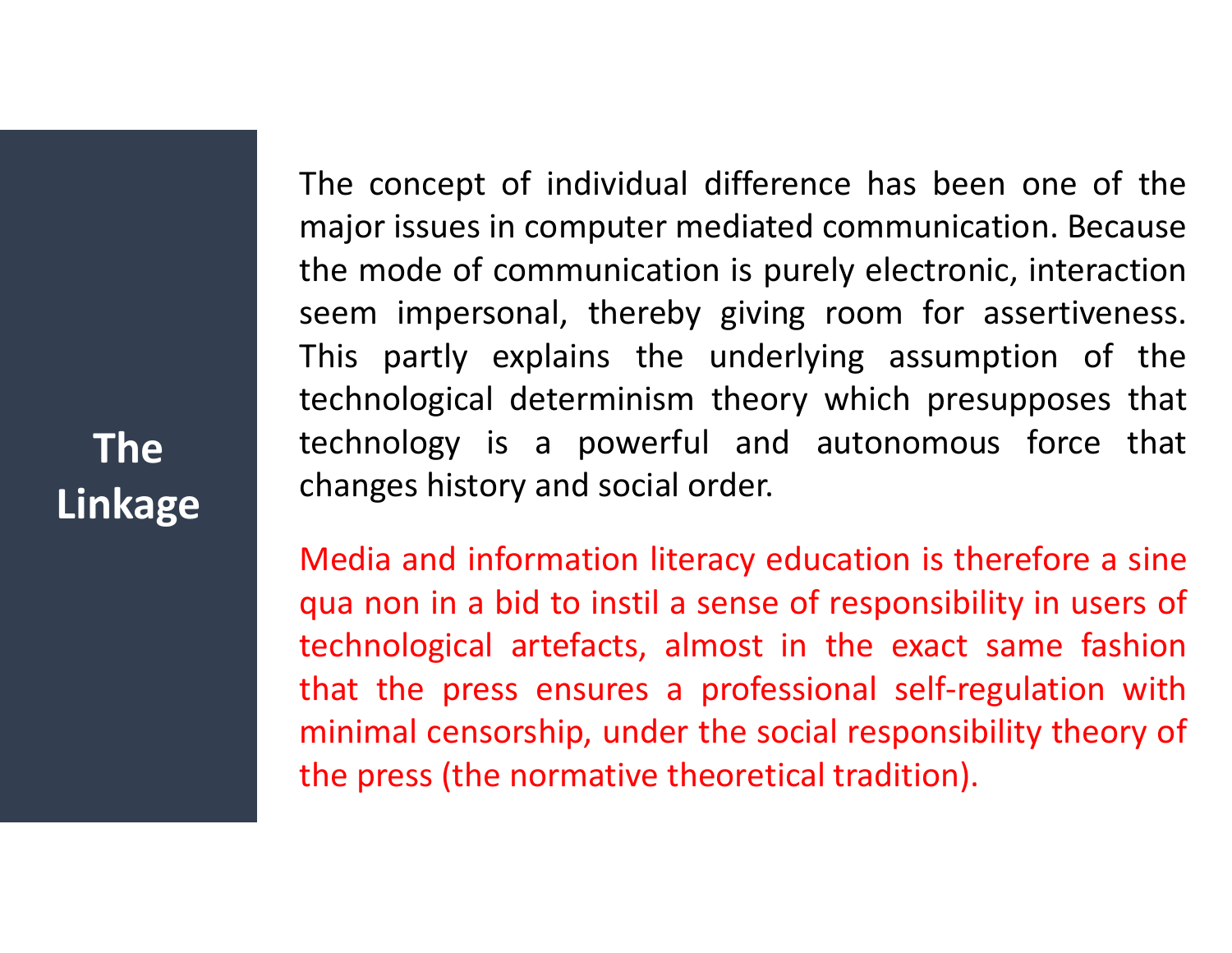# **DISCUSSION**

- Evidences abound from previous studies that cyberbullying is becoming ripe and burgeoning in different countries of the world, although the governments of different nations are already responding to the unpleasant development through strategic efforts and attempts.
- With ideology being the foundation upon which cyberbullying is established, and with the semiotic independence afforded by the Internet and social media, the need for media and information literacy (MIL) education on <sup>a</sup> global scale and as <sup>a</sup> country‐specific measure becomes very necessary.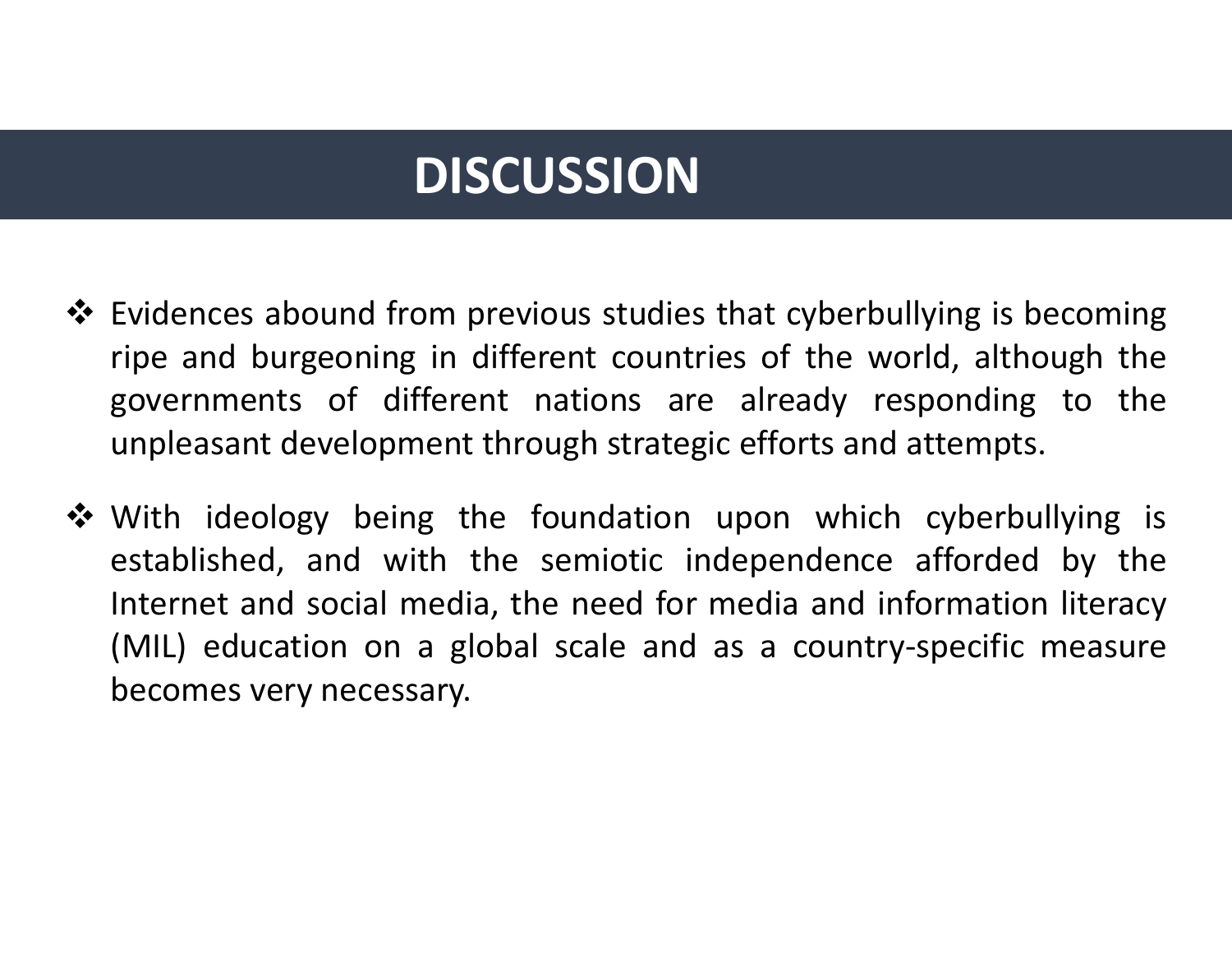

Addressing cyberbullying through media and information literacy casts <sup>a</sup> demand on both individual and corporate role players. While responsible and ethical use of the media and information is the end‐in‐mind for media and information literacy education for individuals, the goal for corporate role players would include strategic interventions through policy guidance and implementations.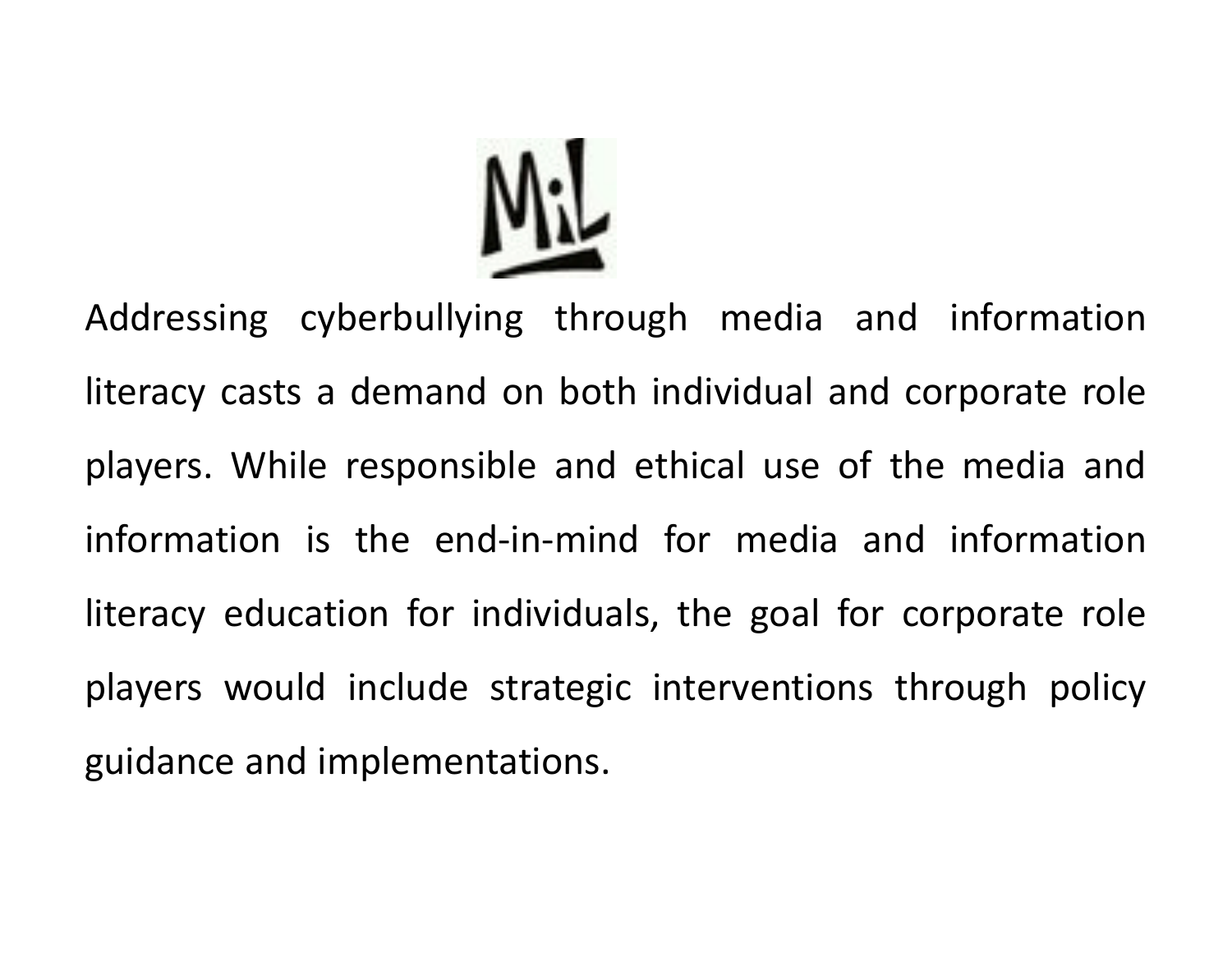The current form of media and information literacy education in Nigeria is dispensed basically in institutions where mass communication and media studies is taught as <sup>a</sup> course of study.



However, beyond the drip-like discharge of media and information literacy in Nigeria as noted above, some of the strategies discussed below could be given operational shots (further to this study), as part of the intervention programmes targeted at addressing the vice of cyberbullying in Nigeria. This of course requires the robust participation and inclusion of <sup>a</sup> good number of local and international role players, like the UNESCO.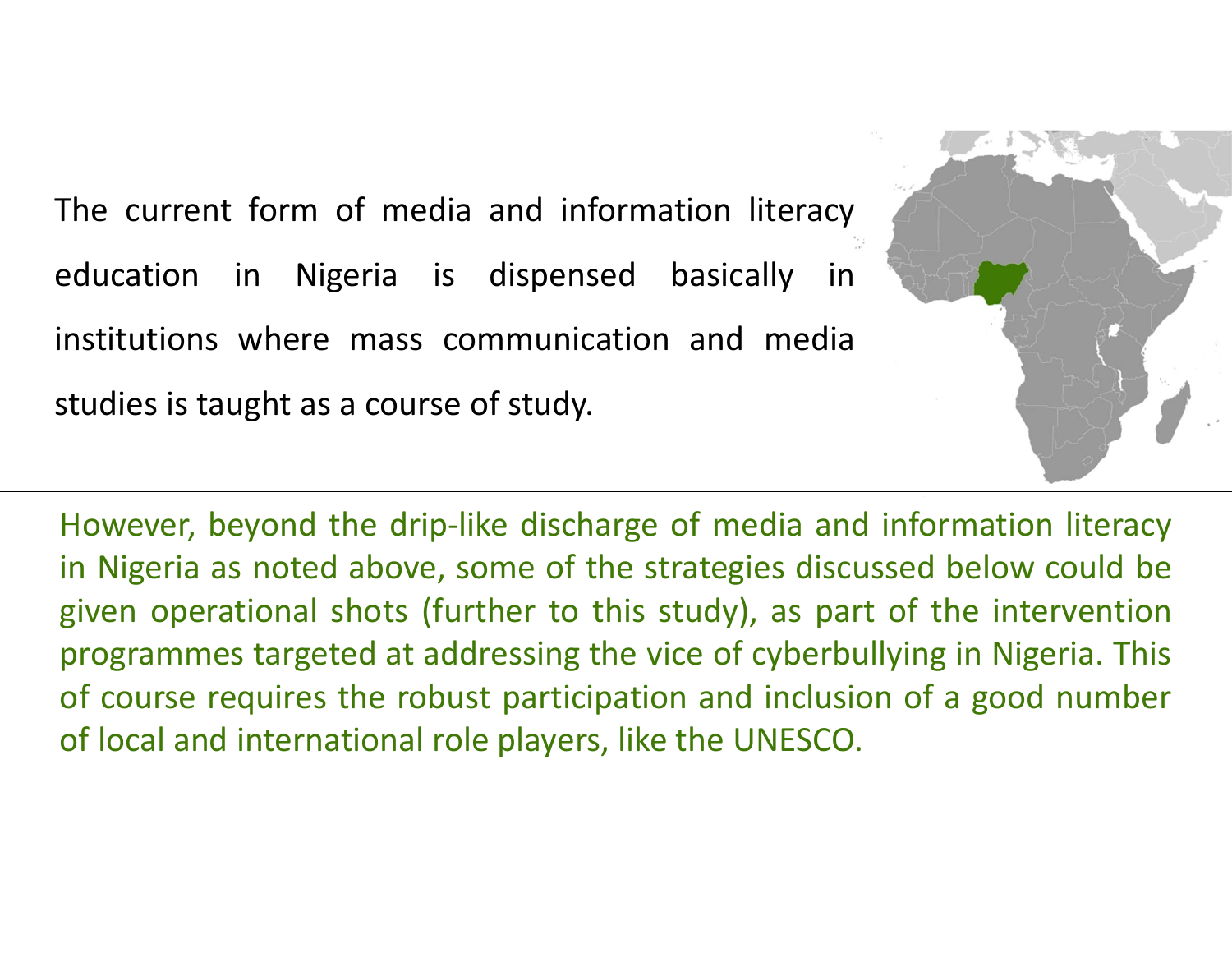



Inclusion of media and information literacy education as part of the deliverables of the national communication policy, which principal purpose according to Baofo (1986) is to provide <sup>a</sup> favourable framework within which communication systems and technologies can be developed and utilized in <sup>a</sup> coordinated, consistent and systematic manner for the benefit of society. The expected derivative of this combination will be the preparation of the society to deal effectively and systematically with the complex problems and issues generated by developments in communication technology at the national level.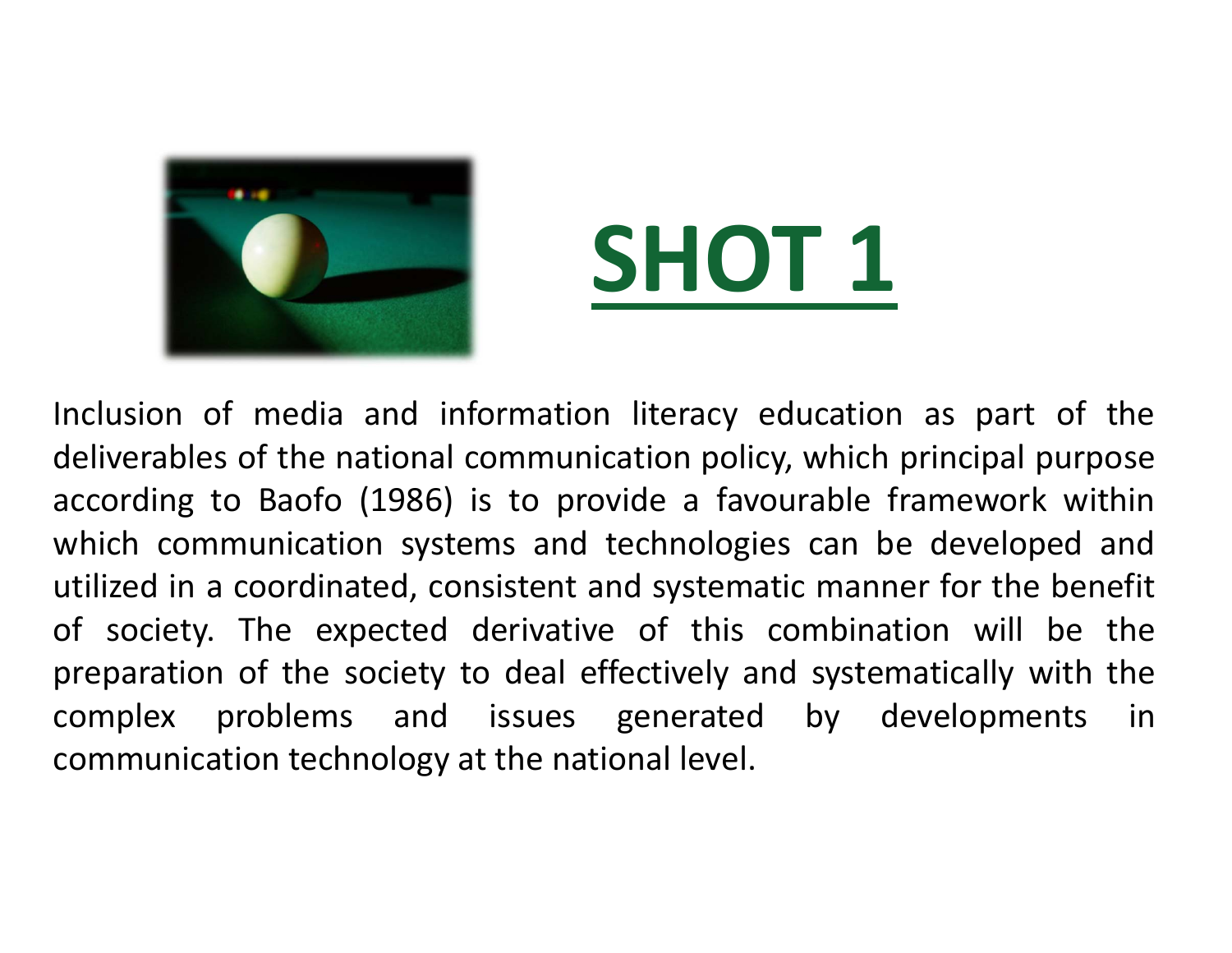



In institutions of higher learning, media and information literacy education should not be left to the Department of Mass Communication and Media Studies alone, because media and information literacy in recent time, is not <sup>a</sup> subject for professional application, but an issue of national and international relevance. Media and information literacy education and critical thinking/writing should therefore be included in the curriculum of every discipline in the higher institution.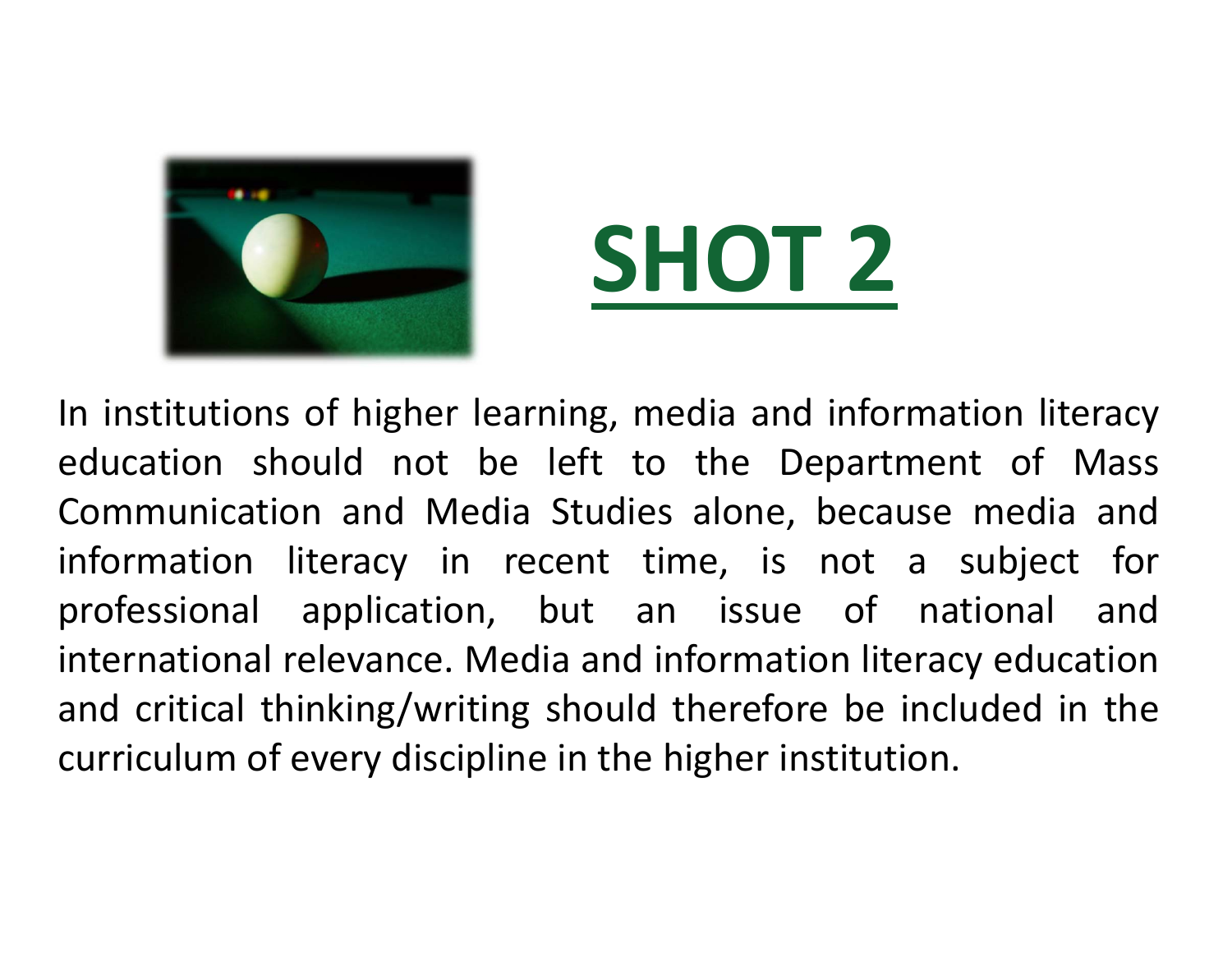



Media and information literacy education should be cascaded down to secondary schools and colleges, towards reaching teenagers and preteens, and integrating media literacy into schools curriculum, through the Federal Ministry of Education.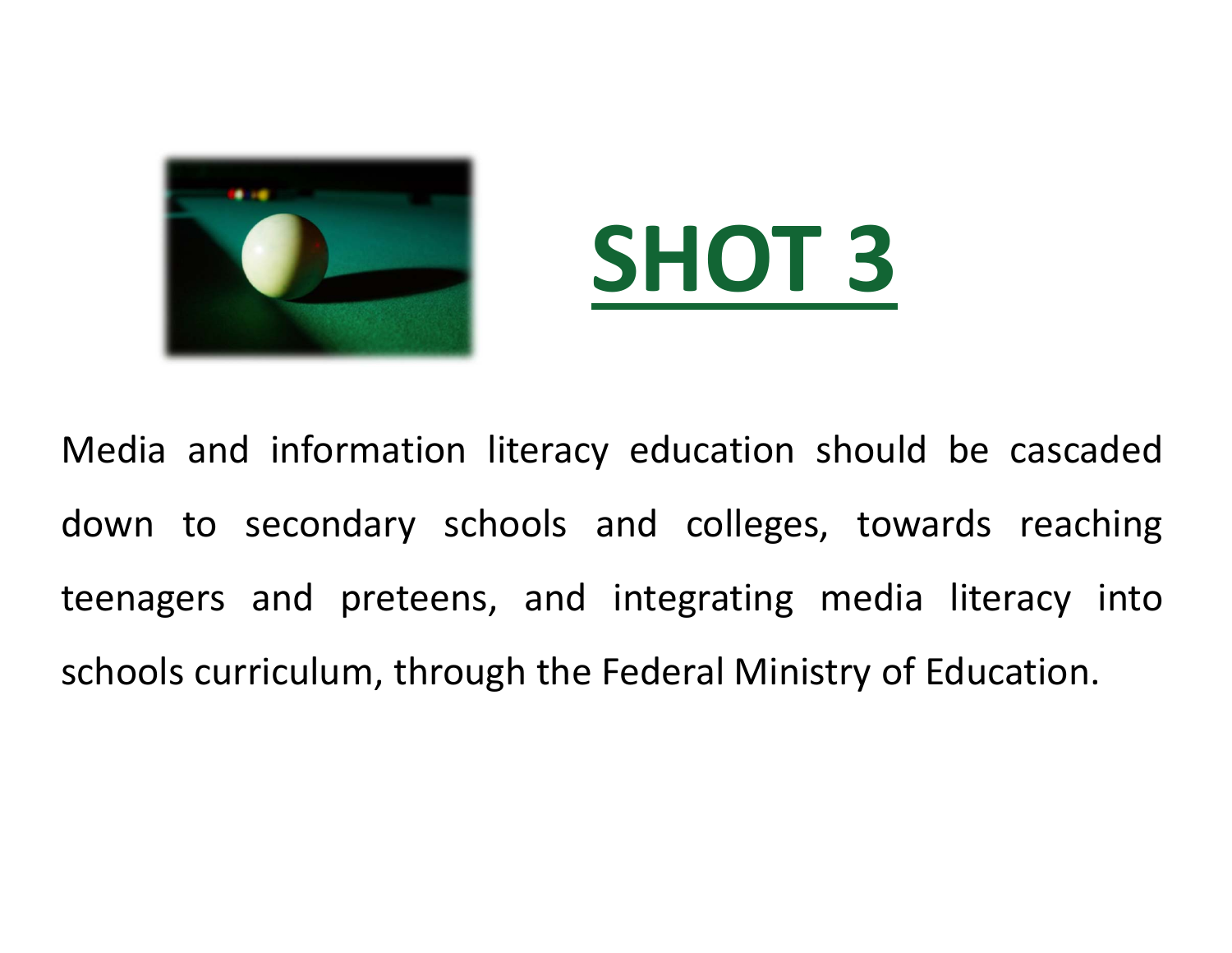



Parents are also prime targets for media and information literacy education, as counterpart educators for their children, especially minors. Parents, as counterpart educators, should teach their children appropriate and non‐appropriate content that children can share online. They should also teach their children acceptable and non‐acceptable behaviours online. All these are possibilities only when parents are literate with media and information (educational broadcast focusing on media and information literacy could come handy in this instance).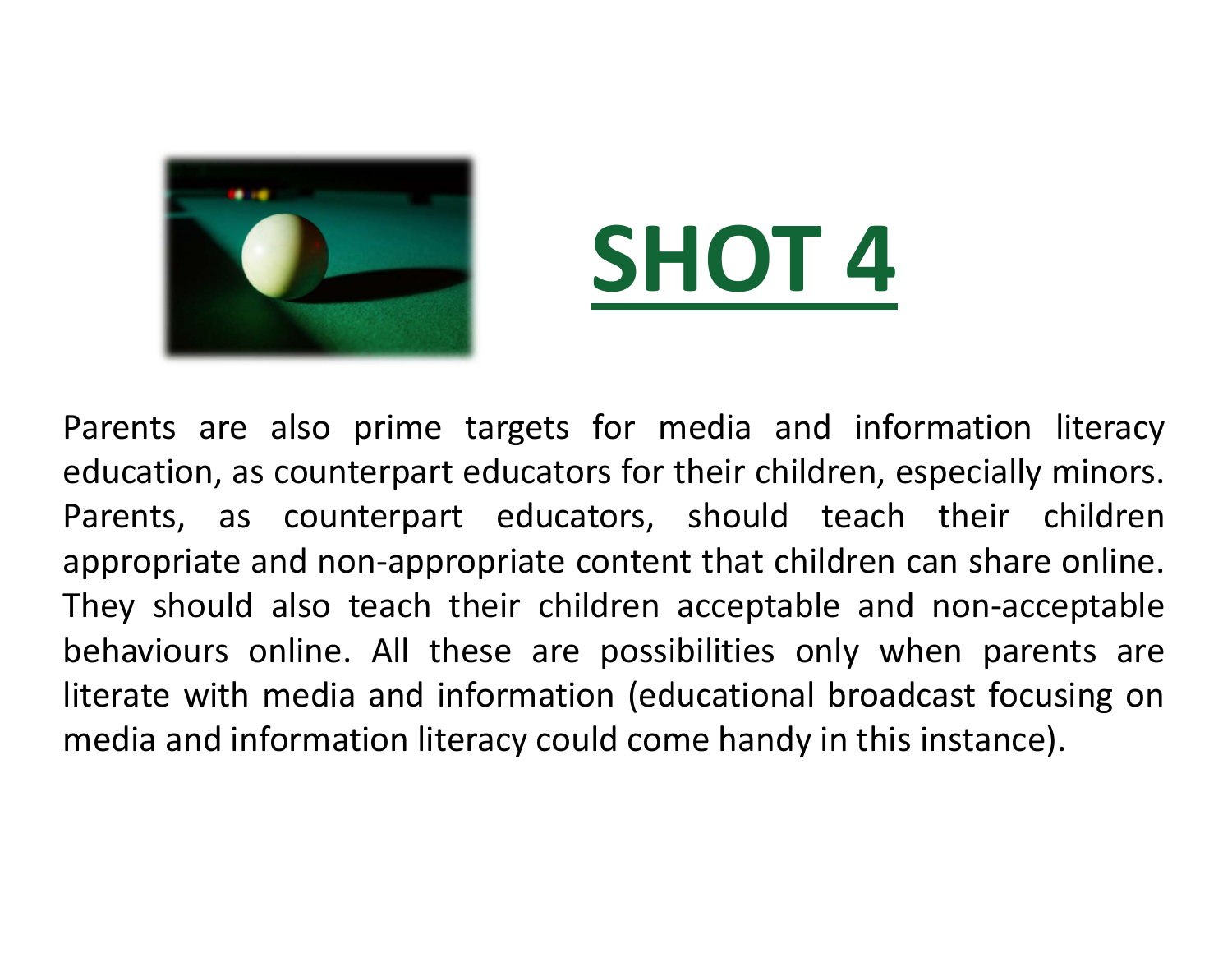



Taking a cue from Everett Rogers, media and information literacy should be diffused across the various sections of the society, and importantly to the grassroot.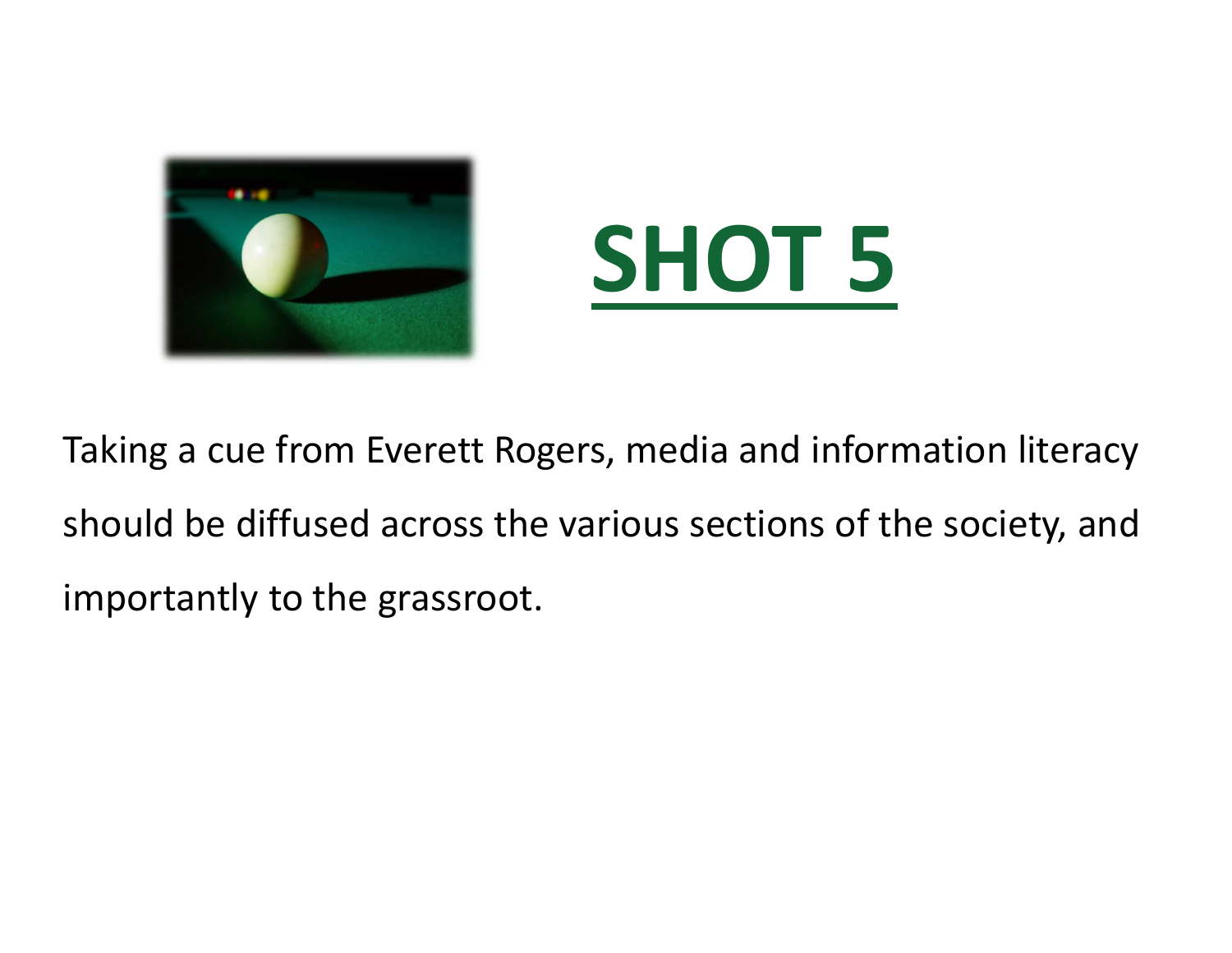



Support organisations should be established for the purposes of workshops, conferences, training and re-training of media and information literacy educators.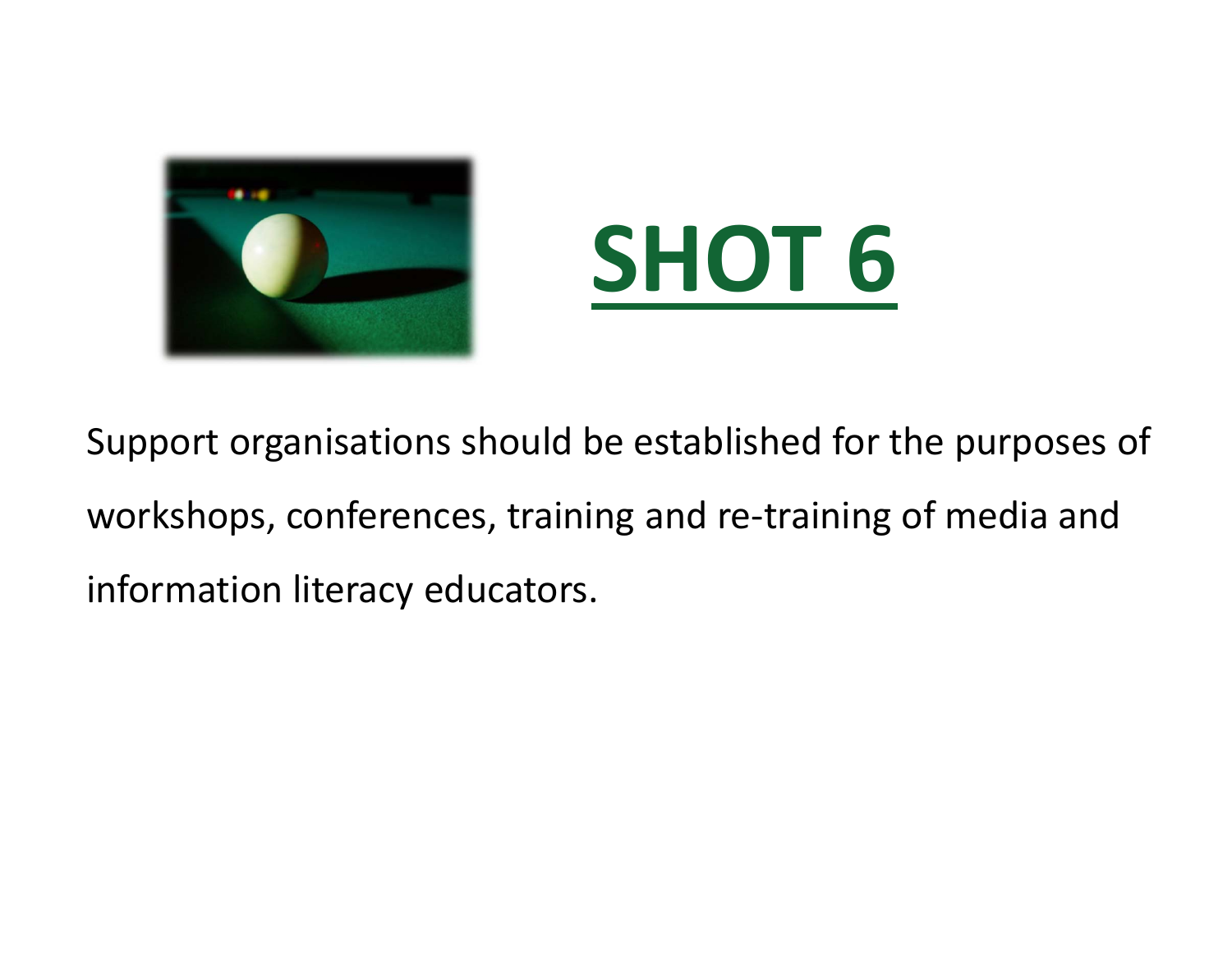# **CONCLUSION**



The onus of responsible and ethical deployment of ICT is cast on every user of the technological innovations that has graced the  $21^{st}$  century world, and that is exactly the gospel that media and information literacy preaches.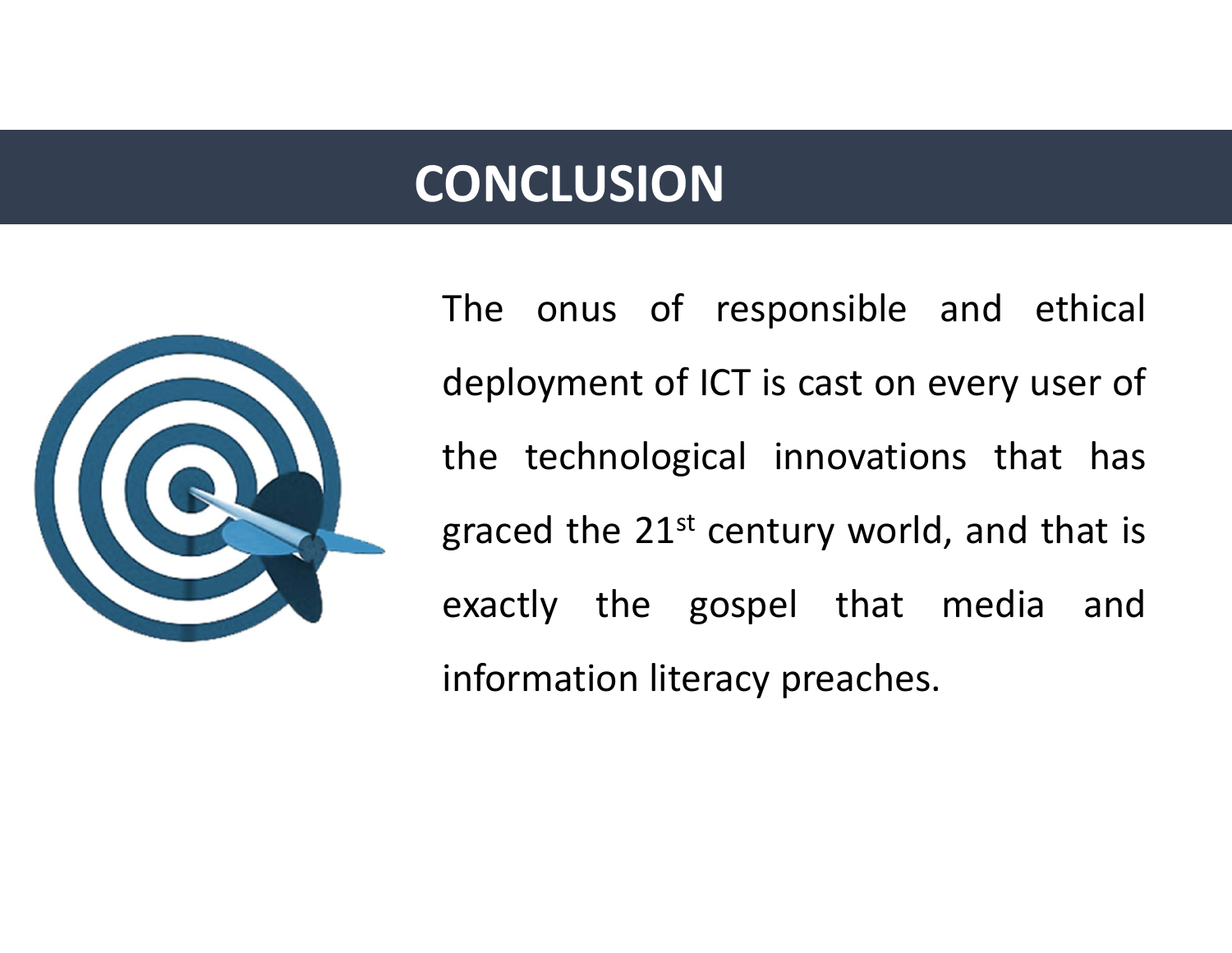#### **FINAL WORD**

When used for social interaction, social networking and mobile phones can be abused by user (students, citizens, etc.) who do not have adequate media literacy about safe and ethical uses of such technology. However, with proactive media literacy initiatives citizens can be educated in such ways as to maximize opportunities and minimize risks associated with the unethical use of ICT.